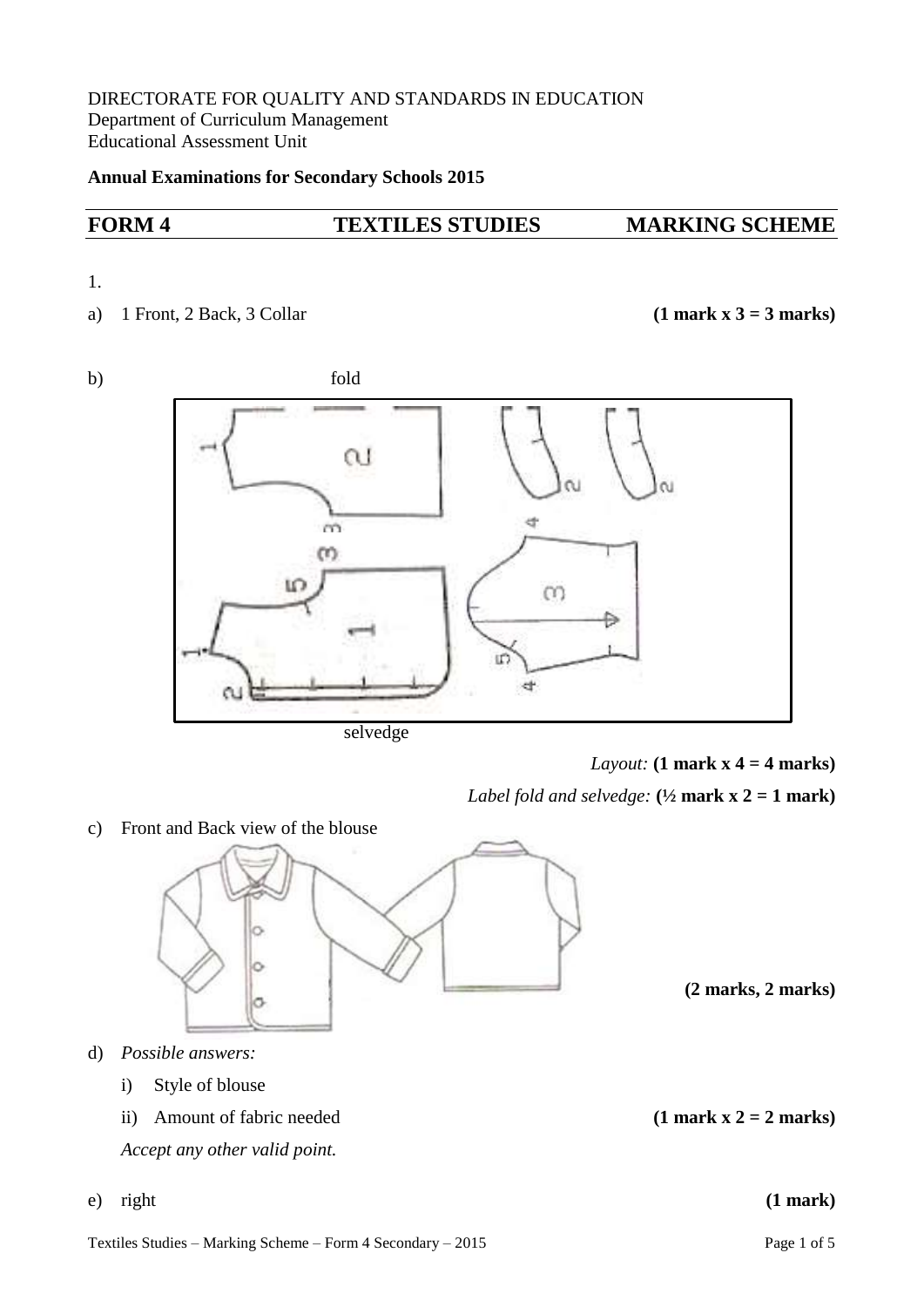| f) | To transfer pattern markings                                                            |                                                                                             |                                  |               |                                   |  |  |
|----|-----------------------------------------------------------------------------------------|---------------------------------------------------------------------------------------------|----------------------------------|---------------|-----------------------------------|--|--|
| g) | Appliqué is a decorative method of applying one fabric to another.<br>1)                |                                                                                             |                                  | (1 mark)      |                                   |  |  |
|    | $\overline{11}$                                                                         | Students draw a simple design suitable for an appliqué which is to be attached on the front |                                  |               |                                   |  |  |
|    |                                                                                         | of the child's blouse.                                                                      | $(2 \text{ marks})$              |               |                                   |  |  |
|    | iii) <i>Any two of:</i> beads, sequins, embriodery thread                               |                                                                                             |                                  |               |                                   |  |  |
|    |                                                                                         |                                                                                             | Accept other possible materials. |               | $(\frac{1}{2}$ mark x 2 = 1 mark) |  |  |
|    | iv) <i>Any one of:</i> Hand embroidery stitches; machine embroidery stitches; bondaweb. |                                                                                             |                                  |               |                                   |  |  |
|    |                                                                                         |                                                                                             |                                  |               | (1 mark)                          |  |  |
| h) | Treat in cool water and use an enzyme wash powder/liquid.                               |                                                                                             |                                  |               |                                   |  |  |
|    |                                                                                         |                                                                                             |                                  |               |                                   |  |  |
|    | a)                                                                                      | $\mathbf{i}$ .                                                                              | Sleeve 1                         | Puffed sleeve |                                   |  |  |
|    |                                                                                         |                                                                                             | Sleeve 2                         | Bishop sleeve |                                   |  |  |

- *Sleeve 3* Trumpet/bell sleeve
- *Sleeve 4* Raglan sleeve
- *Sleeve 5* Kimono sleeve

**(1 mark x 5 = 5 marks)**





- ii. *The position for the easing* **(1 mark)** *The lengthening or shortening line* **(1 mark)**
	- *The straight grain arrow.* **(1 mark)**
- c) i. Faced slit opening **(1 mark)** ii.  $3, 1, 5, 2, 4$  (1 mark x  $5 = 5$  marks)

b)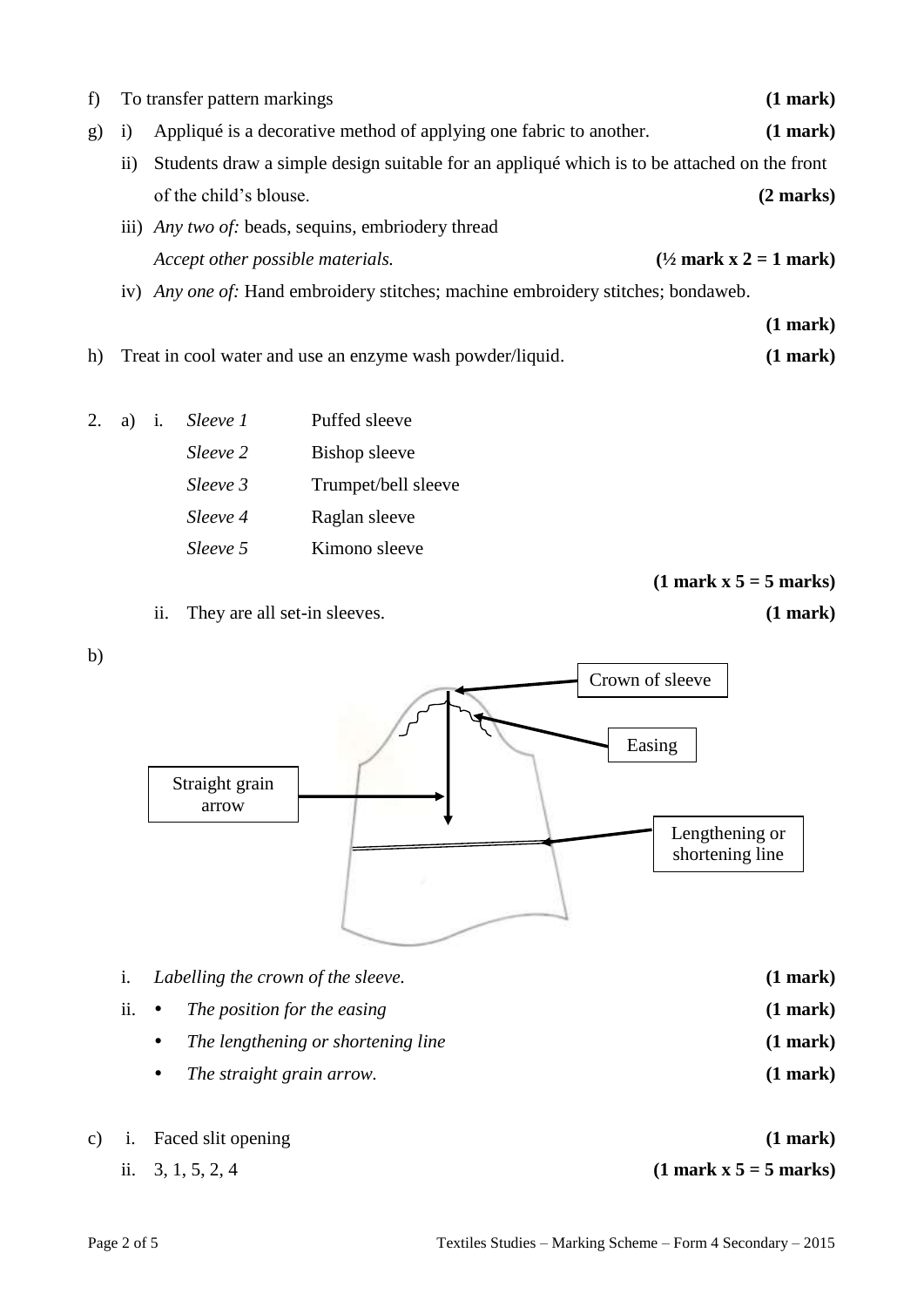- b) Bias binding **(1 mark)**
- c)

 **(1 mark x 2 = 2 marks)**

d)

| Fold the fabric over at a corner so that<br>the crosswise grain runs parallel to the<br>selvedge. A $45^{\circ}$ angle is formed when<br>this is done. Crease the fold line.                             |
|----------------------------------------------------------------------------------------------------------------------------------------------------------------------------------------------------------|
| Using a ruler as a guide, mark lines<br>parallel to the fold line. The distance<br>between the lines is the required width<br>of the strip. Cut along the marked line.                                   |
| Place the selvedge edges together, right<br>sides facing, corners overlapping for<br>the depth of the seam. Tack and stitch<br>on the seam line between the angles<br>formed by the overlapping corners. |
| Remove tacking and press turning out<br>flat. Snip off protruding corners.                                                                                                                               |

 $00$  of  $\lambda$ 

e) Hemming stitch **(1 mark)**

 $\overline{\phantom{a}}$ 

- 4. a) inside, edges, support, decoration.  $(1/2 \text{ mark } x \cdot 4 = 2 \text{ marks})$ 
	-
	- c) vilene/ interfacing **(1 mark)**

**(2 marks x 4 = 8 marks)**

b) shaped, extended  $(^{1/2}$  **mark x 2 = 1 mark**)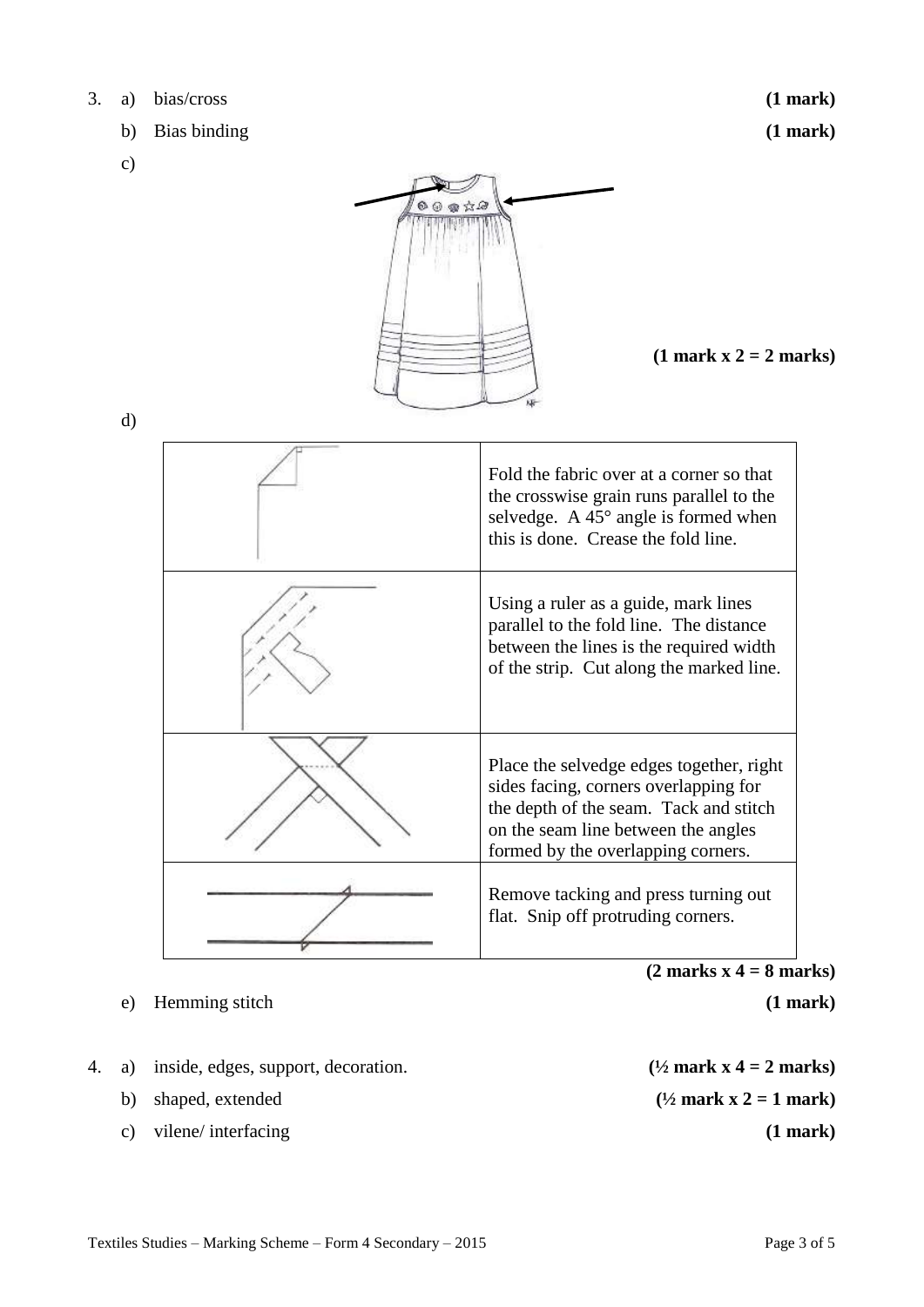- 5. a) Synthetic: made with chemicals using coal and petroleum products.
	- Hydrophobic**:** water-hating/non-absorbent

|               |                                                                                                                      |                                           | $(1 \text{ mark } x 2 = 2 \text{ marks})$             |  |
|---------------|----------------------------------------------------------------------------------------------------------------------|-------------------------------------------|-------------------------------------------------------|--|
| b)            | Modern sails (not spinnakers)<br>i.<br>Accept other valid outdoor items.                                             | Safety belts/ropes<br>ii.                 | $(1 \text{ mark } x 2 = 2 \text{ marks})$             |  |
| $\mathbf{c})$ | Strong<br>i.<br>Accept other correct properties.                                                                     | ii.<br>Dries quickly                      | $(1 \text{ mark } x 2 = 2 \text{ marks})$             |  |
| d)            | Skirt<br>i.<br>Melts in the heat<br>ii.                                                                              | Trousers                                  | $(1 \text{ mark } x 2 = 2 \text{ marks})$<br>(1 mark) |  |
|               | iii.<br>50                                                                                                           |                                           | $(\frac{1}{2}$ mark x 2 = 1 mark)                     |  |
|               | Hang on a line / line dry<br>iv.                                                                                     |                                           | (1 mark)                                              |  |
|               | Polyester is so dry that it becomes electrostatically charged and picks up dirt; so it should<br>V.                  |                                           |                                                       |  |
|               | be rinsed in a fabric conditioner after washing.                                                                     |                                           | $(2 \text{ marks})$                                   |  |
| 6.            | Lightweight<br>a)<br>i.<br>Does not crease<br>ii.<br>iii. Not bulky<br>Accept other possible properties.             |                                           | $(1 \text{ mark } x 3 = 3 \text{ marks})$             |  |
|               | b) Wool                                                                                                              |                                           | (1 mark)                                              |  |
| c)            | Any three of: Acrilan, Courtelle, Orlon, Modacrylic                                                                  | $(1 \text{ mark } x 3 = 3 \text{ marks})$ |                                                       |  |
| d)            | It has a slight tendency to pill where the fabric is rubbed.                                                         |                                           | $(1$ mark $)$                                         |  |
| e)            | Simulated fur, carpets                                                                                               |                                           |                                                       |  |
|               | Accept other valid uses.                                                                                             |                                           | $(\frac{1}{2}$ mark x 2 = 1 mark)                     |  |
| 7.            | Blend: Two different fibres are spun together into yarn so that the qualities of one can<br>a)<br>improve the other. |                                           |                                                       |  |
|               | Mixture: Mixing is done during weaving. One fibre is used for the warp and another fibre<br>for the weft.            |                                           | $(1 \text{ mark } x 2 = 2 \text{ marks})$             |  |
| b)            | To improve the fabric's properties.                                                                                  |                                           |                                                       |  |

 *Accept any other suitable purpose.* **(2 marks)**